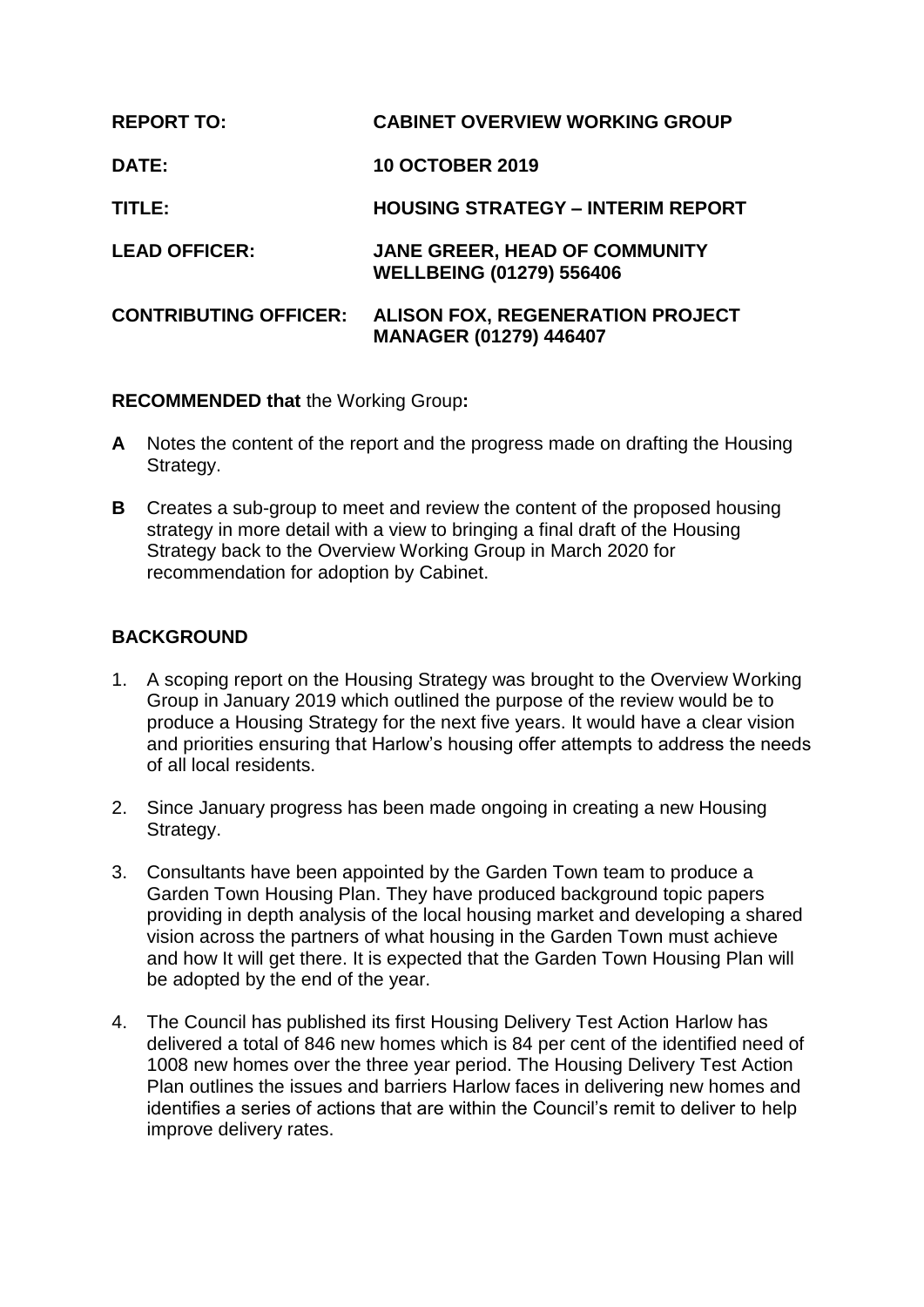- 5. Background research and initial outlining of the proposed content for the new Housing Strategy has been undertaken. The draft proposed content proposes that there should be four key priorities for the Housing Strategy each of which will be split in to key themes. The proposed four priorities are:
	- a) Creating a suitable supply of new housing to meet local housing needs;
	- b) Addressing the housing needs of target and vulnerable groups;
	- c) Improving housing in the Private Rented Sector; and
	- d) Supporting the regeneration of Harlow
- 6. The proposed draft content of the housing strategy is attached to as an appendix to this report.

## **ISSUES/PROPOSALS**

7. As the proposed content of the Housing Strategy is wide ranging in its scope and requires some detailed analysis of issues such as the local housing market, consideration of different housing products and potential solutions it is proposed that a subgroup of the Overview Working Group is set up with the intention that they meet monthly over the coming months to explore each of the proposed priorities, with the aim of bringing a final draft to the March 2020 Overview Working Group for adoption by the Council soon afterwards.

#### **IMPLICATIONS**

**Environment and Planning (Includes Sustainability)**

The Housing Strategy will help to provide a framework and monitoring plan for the delivery of the Council's housing targets as set out in the Local Plan. **Author: Andrew Bramidge, Head of Environment and Planning**

**Finance (Includes ICT, and Property and Facilities)** None specific. **Author: Simon Freeman, Head of Finance and Deputy to the Chief Executive**

#### **Housing**

None specific. **Author: Andrew Murray, Head of Housing**

#### **Community Wellbeing**

The Housing Strategy will help guide the size and type of homes delivered in the district.

**Author: Jane Greer, Head of Community Wellbeing**